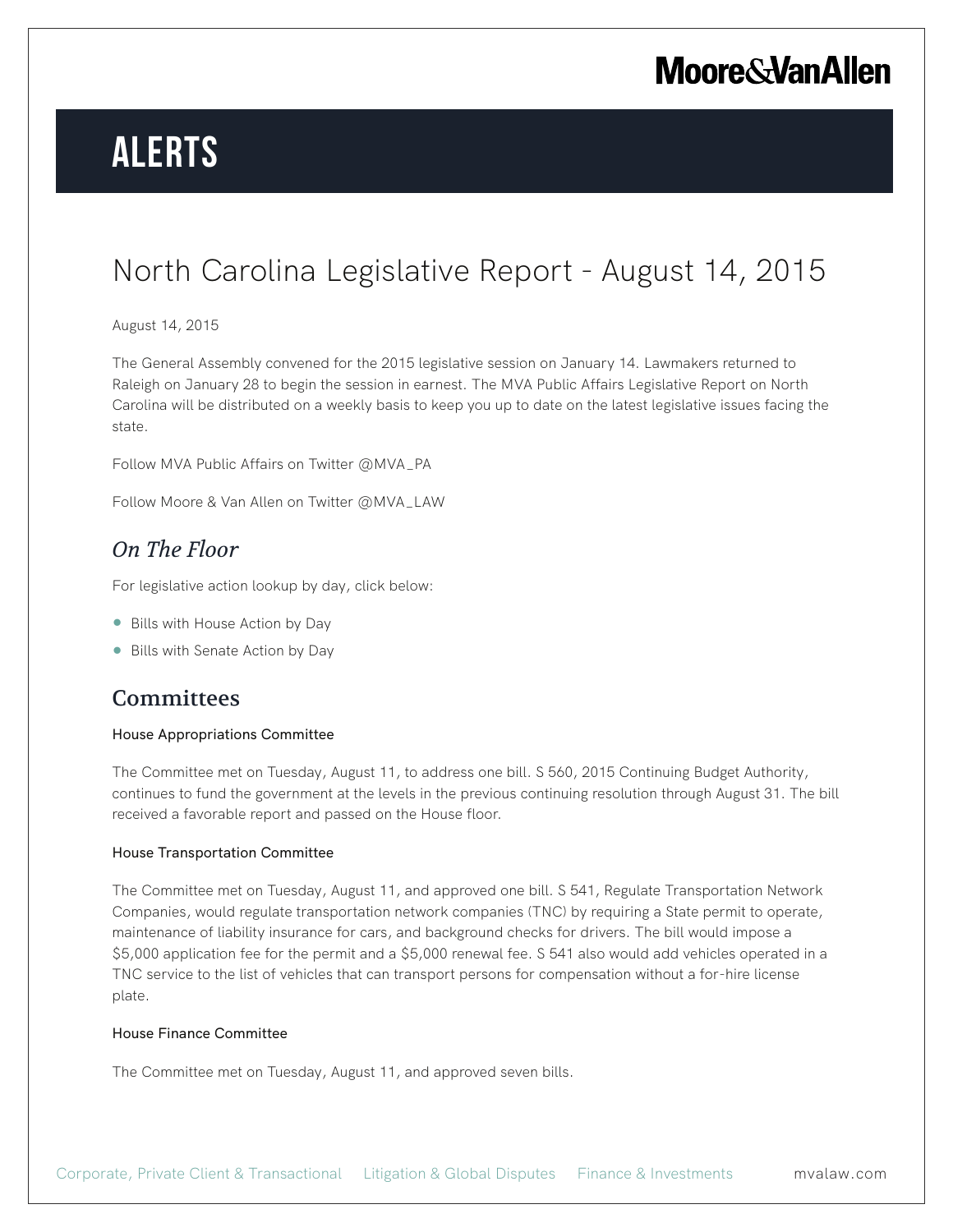#### North Carolina Legislative Report - August 14, 2015

- H 38, Judicial Efficiency/Effect. Admin. of Justice, would make several changes designed to create efficiencies and streamline operations in the court system.
- H 191, Occ. Lic./Amend Fee List Barber Examiners Bd., would add \$50 to each fee that the State Board of Barber Examiners is authorized to charge under G.S. 86A-25.
- H 504, Moore County Occupancy Tax Increase, would authorize Moore County to levy an additional room occupancy tax of three percent (3%).
- S 15, Unemployment Insurance Law Changes, makes numerous changes to the unemployment insurance laws, as requested by the Division of Employment Security and recommended by the Joint Legislative Oversight Committee on Unemployment Insurance. Most notably, it would suspend the 20% surcharge for the tax year 2016 if the amount in the State's account in the Unemployment Trust Fund equals or exceeds \$1 billion by March 1, 2016.
- S 332, Register of Deeds-POA Indexing Fees, would impose an additional fee of \$2 per entity to file an instrument with the register of deeds that includes the indexing of more than 20 entities.
- S 446, Dealer Loaners/Unmanned Aircraft/Brunswick Co, would a) provide for licensing of franchised dealer loaner vehicles, b) clarify that agents or agencies of the State or a political subdivision of the State have the authority to procure and operate unmanned aircraft systems upon approval of the State CIO and modify State regulation of unmanned aircraft systems to comply with federal guidelines, and c) authorize Brunswick County to regulate by ordinance the operation of boats and vessels in navigable waters within the County's jurisdictional boundaries.
- S 448, Equalize Tax on Propane Used as a Motor Fuel, would amend the motor fuels tax rate applicable to liquefied propane gas, when used as a motor fuel, by specifying that the gas gallon equivalent of liquefied propane gas is 5.75 pounds of liquefied propane gas.

#### House Regulatory Reform Committee

The Committee met on Thursday, August 13, to address two bills. H 805, Measurability Assessments, provides for measurability assessments of state programs. H 813, Results First Framework, authorizes the Office of State Budget Management to participate in the Pew-MacArthur Results First initiative and requires state agencies and certain non-state entities to develop, implement and maintain information systems that provide uniform, program-level accountability information regarding the programs operated by those agencies. Both bills received favorable reports and were referred to the House Appropriations Committee.

#### Senate Appropriations/Base Budget Committee

The Senate Appropriations/Base Budget Committee met on Monday and approved two bills. H 117, NC Competes Act, would make changes to the JDIG program, One NC, and the tax laws to incent economic development in the State. The bill would allow for sales tax exemptions for certain datacenter equipment and certain sales of aviation fuel. In addition, the bill would amend the formula used to allocate local sales tax revenues to counties so that 50% of those revenues are allocated on a per capita basis and 50% are allocated on a point-of-sales basis. Currently, 25% are allocated on a per capita basis and 75% are allocated on a point-of-sales basis. H 372, Medicaid transformation/HIE/PrimaryCare/Funds, would change the operational structure and administrative oversight for the Medicaid and NC Health Choice programs, enact the Statewide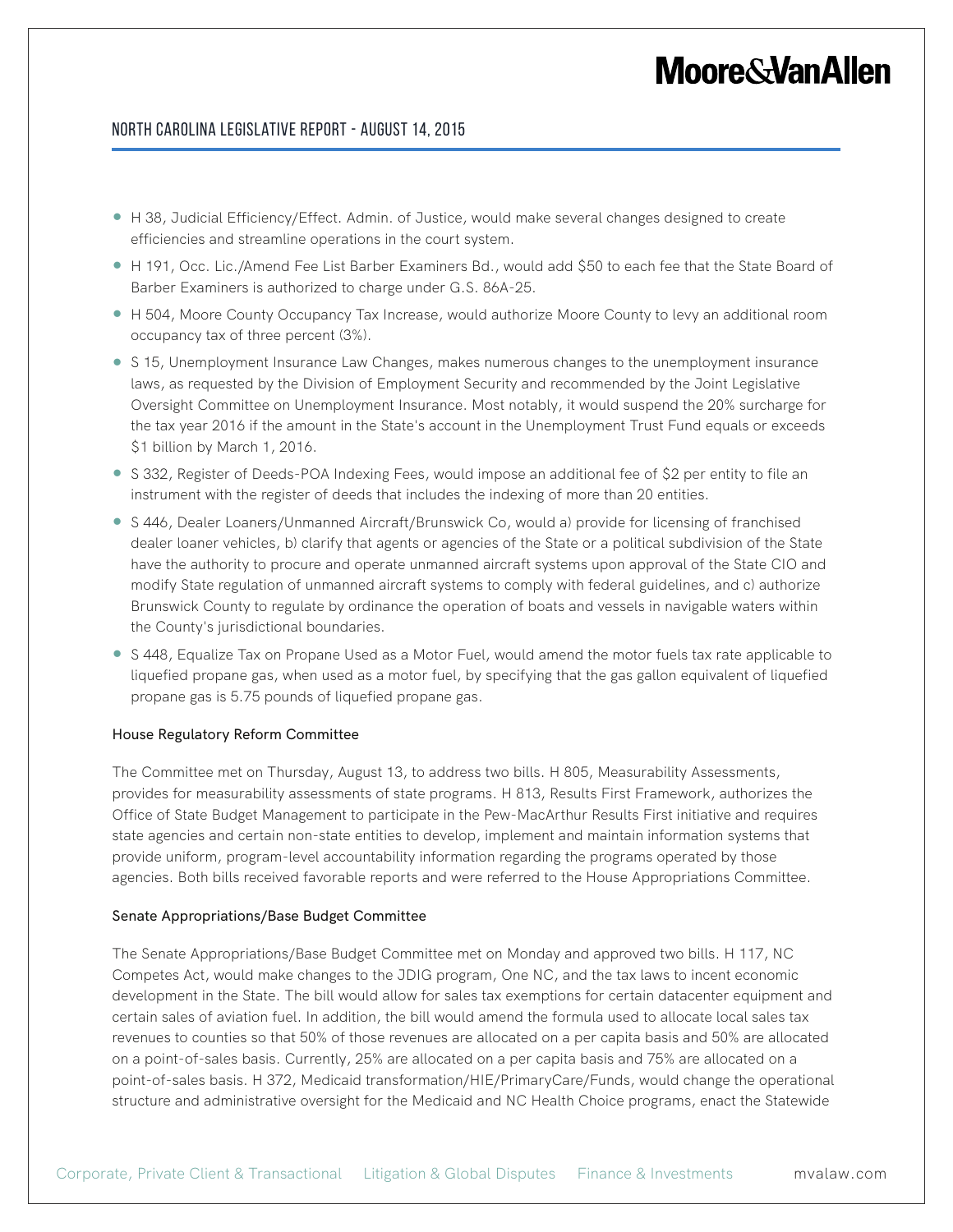#### North Carolina Legislative Report - August 14, 2015

Health Information Exchange (HIE) Act, and provide for the discontinuation of the Medicaid primary care case management (PCCM) program. The new Medicaid and Health Choice programs would feature: full-risk capitated payments to commercial insurers and provider-led entities (PLEs); management by a newly created Department of Medicaid; and oversight by a newly created Joint Legislative Oversight Committee. The HIE Act would require participation from specified providers and create both an HIE Authority and an HIE Advisory Board. The current Medicaid PCCM program would be discontinued to provide funding for increased Medicaid rates to primary care physicians.

### *In The News*

Raleigh News & Observer: NC legislature extends longest budget impasse in 13 years

Raleigh News & Observer: McCrory tries to rally historic tax credit support

Raleigh News & Observer: NC scores high on lobbying transparency

WRAL: Moore: Budget deal in sight

Raleigh News & Observer: Proposed sales tax shift heads to NC House

Charlotte Business Journal: Meck county manager: State's sales tax shift plan remains top priority

Raleigh News & Observer: NC House could put constitutional amendment on back burner

WRAL: Land Rover will likely pass on Southeast US auto plant

Charlotte Observer: Charlotte's mayoral hopefuls reach out to their bases to raise funds

### *Calendar*

#### Mon, August 17, 2015

1:30 PM

Session Convenes (Senate)

Senate

4:00 PM

Session Convenes (House)

House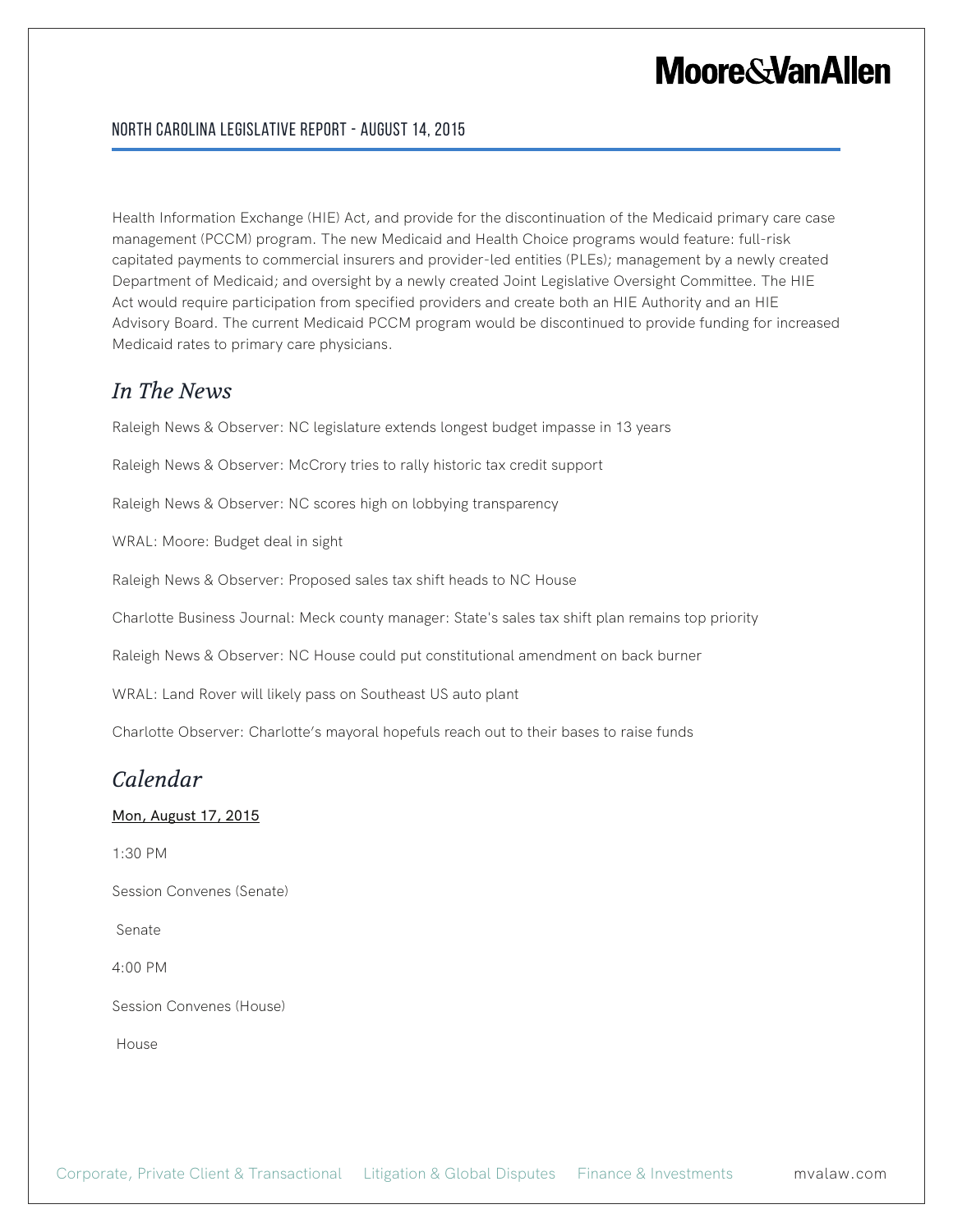#### North Carolina Legislative Report - August 14, 2015

#### Tue, August 18, 2015

10:00 AM

Rep. Hall - Press Conference

Press Room LB

11:00 AM

Education - Community Colleges -- CORRECTED (House)

Career and College Ready Graduates. (S561)

643 LOB

11:00 AM

House Committee on Education - Community Colleges

643 LOB

1:00 PM

Judiciary II (House)

Zoning/Changes to Hist. Preserv. Procedures. (H799) Private Labs Must Comply with CODIS. (S661) DL Restoration/DWI Treatment Court. (S671) Limit Parole Review Frequency. (S675)

421 LOB

#### Wed, August 19, 2015

12:30 PM

Judiciary I (House)

Unclaimed Life Insurance Benefits. (S665)

415 LOB

#### Mon, August 24, 2015